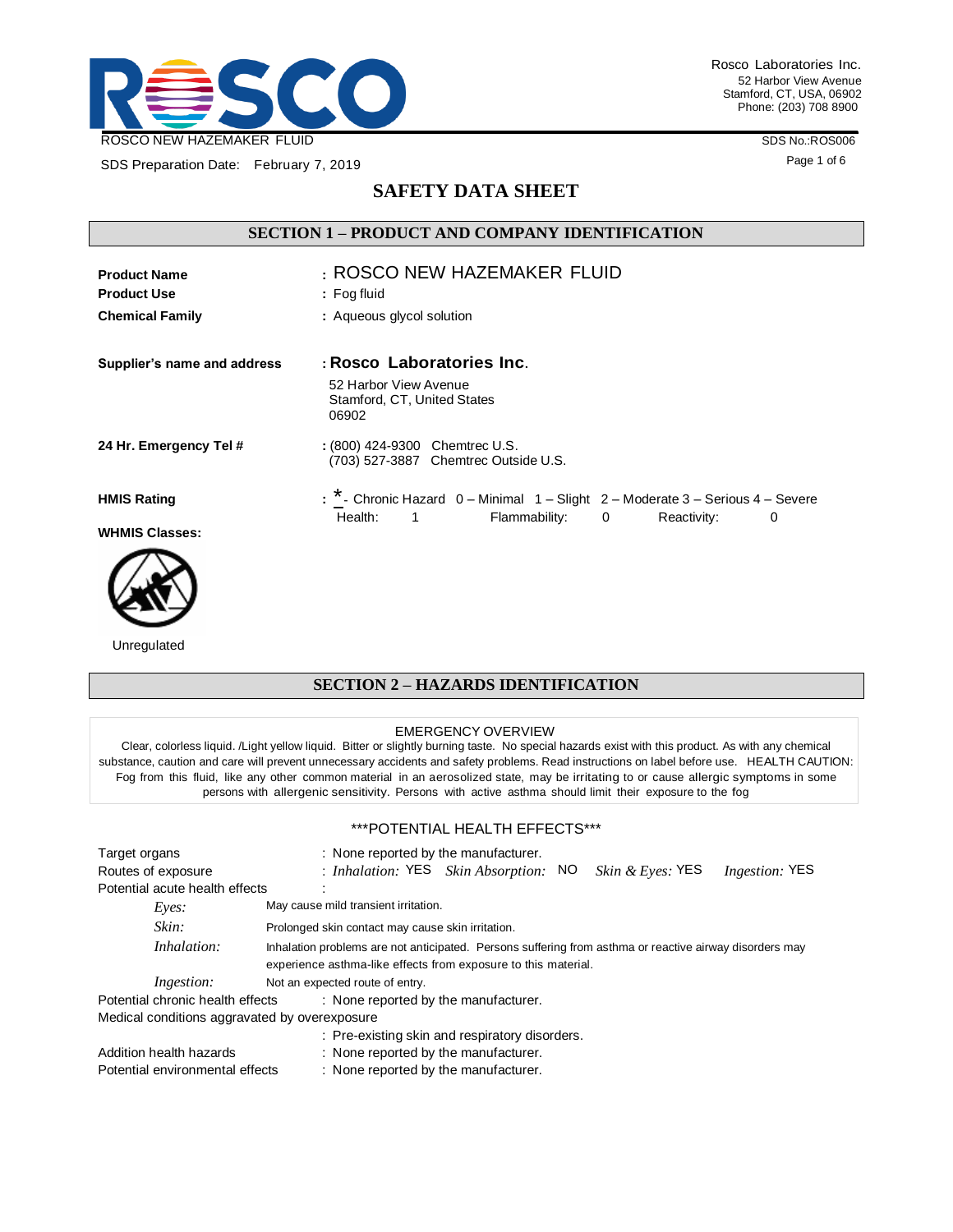

SDS Preparation Date: February 7, 2019

SDS No.:ROS006

Page 2 of 6

## **SECTION 3 – COMPOSITION/INFORMATION ON INGREDIENTS**

|                         |            |            | <b>ACGIH TLV</b>          |             |      | <b>OSHA PEL</b> |
|-------------------------|------------|------------|---------------------------|-------------|------|-----------------|
| Ingredients             | CAS #      | % (weight) | <b>TWA</b>                | <b>STEL</b> | PEL  | <b>STEL</b>     |
| Polyethylene glycol 200 | 25322-68-3 | N/Av       | !10 mg/m3 (as<br>aerosol) | N/Av        | N/Av | N/Av            |
| Deionized water         | N/Av       | N/Av       | N/Av                      | N/Av        | N/Av | N/Av            |

\* Note: The ACGIH TLV listed above for the following ingredient(s) is an AIHA WEEL: Polyethylene glycol 200.

|                     | <b>SECTION 4 – FIRST AID MEASURES</b>                                                                                     |
|---------------------|---------------------------------------------------------------------------------------------------------------------------|
| Inhalation          | : Inhalation problems are not anticipated. Remove exposed person to fresh air if adverse                                  |
|                     | effects, such as breathing difficulty arise. If irritation persists, seek prompt medical<br>attention.                    |
| Skin contact        | : Flush skin with large amounts of water. Wash affected areas with soap and water.                                        |
|                     | Remove contaminated clothing. Launder clothing before reuse. Obtain medical attention<br>if symptoms develop and persist. |
| Eye contact         | : If in eyes, rinse with water for 15 minutes. Lift upper and lower lids during flushing to                               |
|                     | ensure complete removal of chemical. If irritation persists, seek prompt medical<br>attention.                            |
| Ingestion           | : Induce vomiting, but only if victim is fully conscious. Keep at rest. Seek immediate                                    |
|                     | medical attention/advice. Never give anything by mouth to an unconscious person.                                          |
| Notes for physician | : Low degree of toxicity. Treat symptomatically.                                                                          |

### **SECTION 5 – FIRE FIGHTING MEASURES**

| Fire hazards/conditions of flammability                             |                                                      |                                                                                      |                  |
|---------------------------------------------------------------------|------------------------------------------------------|--------------------------------------------------------------------------------------|------------------|
|                                                                     | : Not flammable under normal conditions of handling. |                                                                                      |                  |
| Flammability classification (OSHA 29 CFR 1910, 1200)                |                                                      |                                                                                      |                  |
|                                                                     | : Not flammable.                                     |                                                                                      |                  |
| Flash point                                                         | : Not available.                                     |                                                                                      |                  |
| Flash point Method                                                  | : Not available.                                     | Auto-ignition temperature : Will not occur.                                          |                  |
| Lower flammable limit (% by vol.)                                   | : Not available.                                     | Upper flammable limit (% by vol.)                                                    |                  |
|                                                                     |                                                      |                                                                                      | : Not available. |
| Suitable extinguishing media                                        |                                                      | : Extinguishing media - large fires: Non-flammable aqueous liquid, all-purpose foam. |                  |
|                                                                     |                                                      | Extinguishing media - small fires: Carbon dioxide (CO2), Dry chemical.               |                  |
| Explosion data: Sensitivity to mechanical impact / static discharge |                                                      |                                                                                      |                  |
|                                                                     |                                                      | : Not expected to be sensitive to mechanical impact or static discharge.             |                  |
| Special fire-fighting procedures/equipment                          |                                                      |                                                                                      |                  |
|                                                                     |                                                      | : Use air-supplied breathing apparatus when fighting fires in enclosed areas.        |                  |
| Hazardous combustion products                                       | : Oxides of carbon.                                  |                                                                                      |                  |
| Oxidizing properties                                                | : None known or reported by the manufacturer.        |                                                                                      |                  |

## **SECTION 6 – ACCIDENTAL RELEASE MEASURES**

| Personal precautions      | : Wear suitable protective clothing (see Section 8).                                         |
|---------------------------|----------------------------------------------------------------------------------------------|
| Environmental precautions | : No special environmental precautions required.                                             |
| Spill response/cleanup    | : Evacuate personnel to safe areas. Restrict access to area until completion of clean-up.    |
|                           | Recover free liquid or cover with inert absorbent material and place into appropriate        |
|                           | container for disposal. Dispose in accordance with all applicable federal, state, provincial |
|                           | and local regulations. Contact your local, state, provincial or federal environmental        |
|                           | agency for specific rules.                                                                   |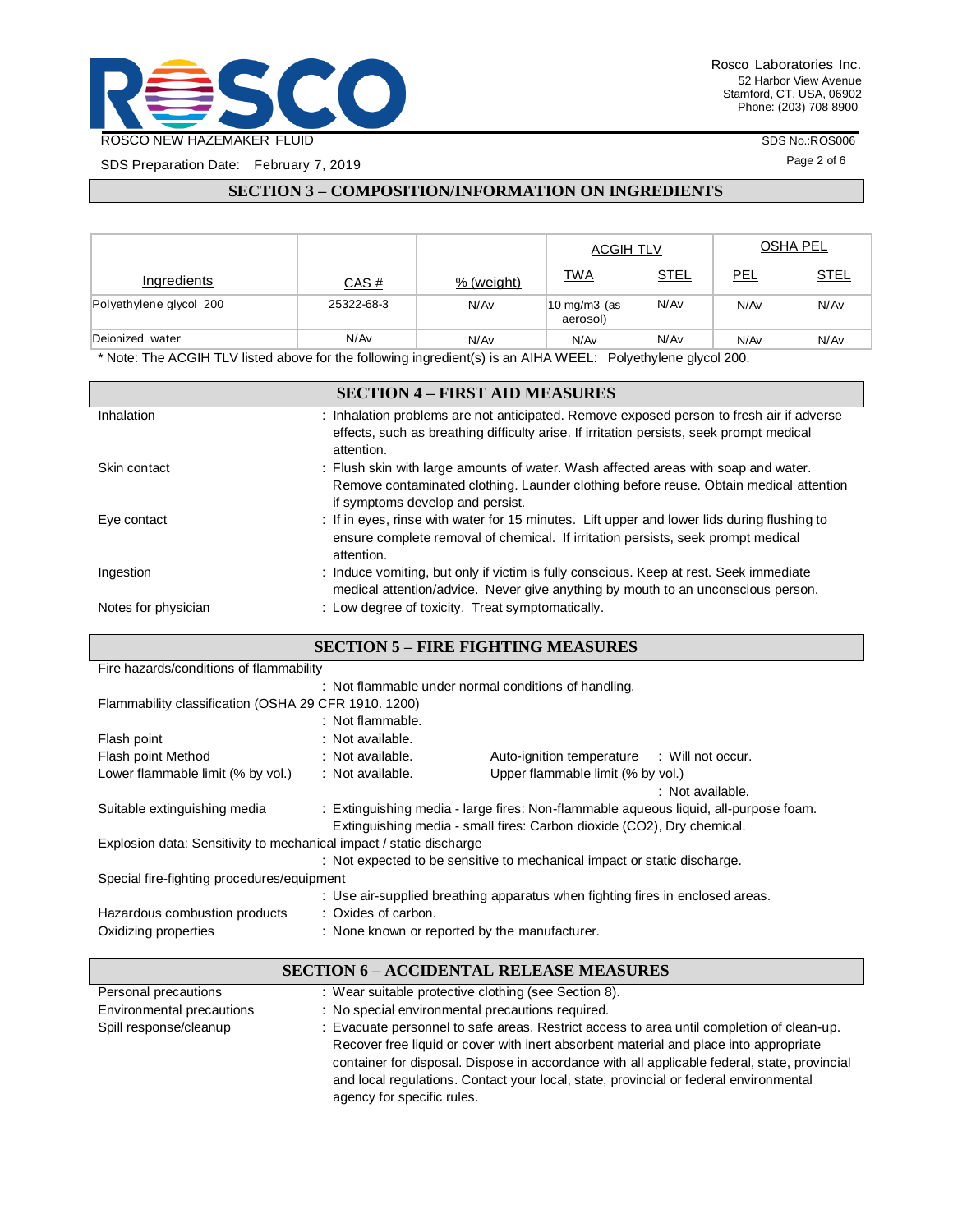

SDS No.:ROS006

| SDS Preparation Date: February 7, 2019 |                                                                                                                                                                                                                                                                                                                | Page 3 of 6 |
|----------------------------------------|----------------------------------------------------------------------------------------------------------------------------------------------------------------------------------------------------------------------------------------------------------------------------------------------------------------|-------------|
| Containment                            | : Recover free liquid or cover with inert absorbent material and place into appropriate<br>container for disposal. Dispose in accordance with all applicable federal, state, provincial<br>and local regulations. Contact your local, state, provincial or federal environmental<br>agency for specific rules. |             |
|                                        | <b>SECTION 7 – HANDLING AND STORAGE</b>                                                                                                                                                                                                                                                                        |             |
| Safe Handling procedures               | : Do not ingest. Do not inhale aerosol. Avoid contact with skin and eyes. Keep containers<br>tightly closed when not in use. Use with adequate ventilation. Avoid breathing vapor or<br>mist.                                                                                                                  |             |
| Storage requirements                   | : Store in a cool, dry, well-ventilated area. Inspect periodically for damage or leaks. Do not<br>store near any incompatible materials (see Section 10). Do not freeze. Keep containers<br>tightly closed when not in use.                                                                                    |             |
| Incompatible materials                 | : Strong oxidizing agents and acids.                                                                                                                                                                                                                                                                           |             |
| Special packaging materials            | : Liquid-proof glass, plastic or non-corrodible metal containers are recommended.                                                                                                                                                                                                                              |             |
|                                        | <b>SECTION 8 - EXPOSURE CONTROLS AND PERSONAL PROTECTION</b>                                                                                                                                                                                                                                                   |             |
|                                        | Ventilation and engineering measures: General mechanical ventilation is sufficient for use with this product. Ensure adequate<br>ventilation, especially in confined areas. Local exhaust is recommended in enclosed or<br>confined spaces.                                                                    |             |
| Respiratory protection                 | : None required under normal conditions. If mists are formed, or in confined spaces,<br>respiratory protection may be required. NIOSH-approved respirators are recommended.                                                                                                                                    |             |
| Skin protection                        | : None required under normal conditions. Gloves of natural rubber or polyvinyl chloride-<br>coated gloves are recommended.                                                                                                                                                                                     |             |
| Eye / face protection                  | : None required under normal conditions. If splashing might occur, wear eye protection<br>such as safety glasses with side shields.                                                                                                                                                                            |             |
| Other protective equipment             | : Emergency showers and eyewash facilities should be nearby.                                                                                                                                                                                                                                                   |             |
| General hygiene considerations         | : Wash hands immediately after handling the product, before breaks and at the end of<br>the workday.                                                                                                                                                                                                           |             |
|                                        | <b>SECTION 9 - PHYSICAL AND CHEMICAL PROPERTIES</b>                                                                                                                                                                                                                                                            |             |

|                                                   |                                                 | bection 7 – I ii i bical and chemical I noi en Heg |                                                  |  |
|---------------------------------------------------|-------------------------------------------------|----------------------------------------------------|--------------------------------------------------|--|
| Physical state                                    | : Liquid.                                       | Appearance                                         | : Clear colorless liquid/Light<br>yellow liquid. |  |
| Odor                                              | : Not available.                                | Odor threshold                                     | : Not available.                                 |  |
| рH                                                | $: 9.0 - 9.5$ (approximately)                   |                                                    |                                                  |  |
| Boiling point                                     | $: 244.8 °C$ (estimation)                       | Specific gravity                                   | : Greater than 1                                 |  |
| Melting/Freezing point                            | : Freezing point : Less                         | Coefficient of water/oil distribution              |                                                  |  |
|                                                   | than -65 $\degree$ C                            |                                                    | : Not available.                                 |  |
|                                                   | Melting point/range: -36                        |                                                    |                                                  |  |
|                                                   | to -38 $^{\circ}$ C                             |                                                    |                                                  |  |
| Vapor pressure (mmHg @20°C/68°F): Less than 0.01  |                                                 | Solubility in water                                | : soluble                                        |  |
| : Greater than 1<br>Vapor density $(Air = 1)$     |                                                 | Evaporation rate (n-Butyl acetate $=1$ )           |                                                  |  |
|                                                   |                                                 |                                                    | : Less than 1                                    |  |
| Volatile organic Compounds (VOC's) (lbs/gal: g/l) |                                                 | Volatiles (% by weight)                            | : Not available.                                 |  |
|                                                   | : Less than $0.01$                              |                                                    |                                                  |  |
| Viscosity                                         | : Not available.                                |                                                    |                                                  |  |
| Special Remarks On Fire Hazards                   | : Not flammable under normal conditions of use. |                                                    |                                                  |  |
| Bitter or slightly burning taste                  |                                                 |                                                    |                                                  |  |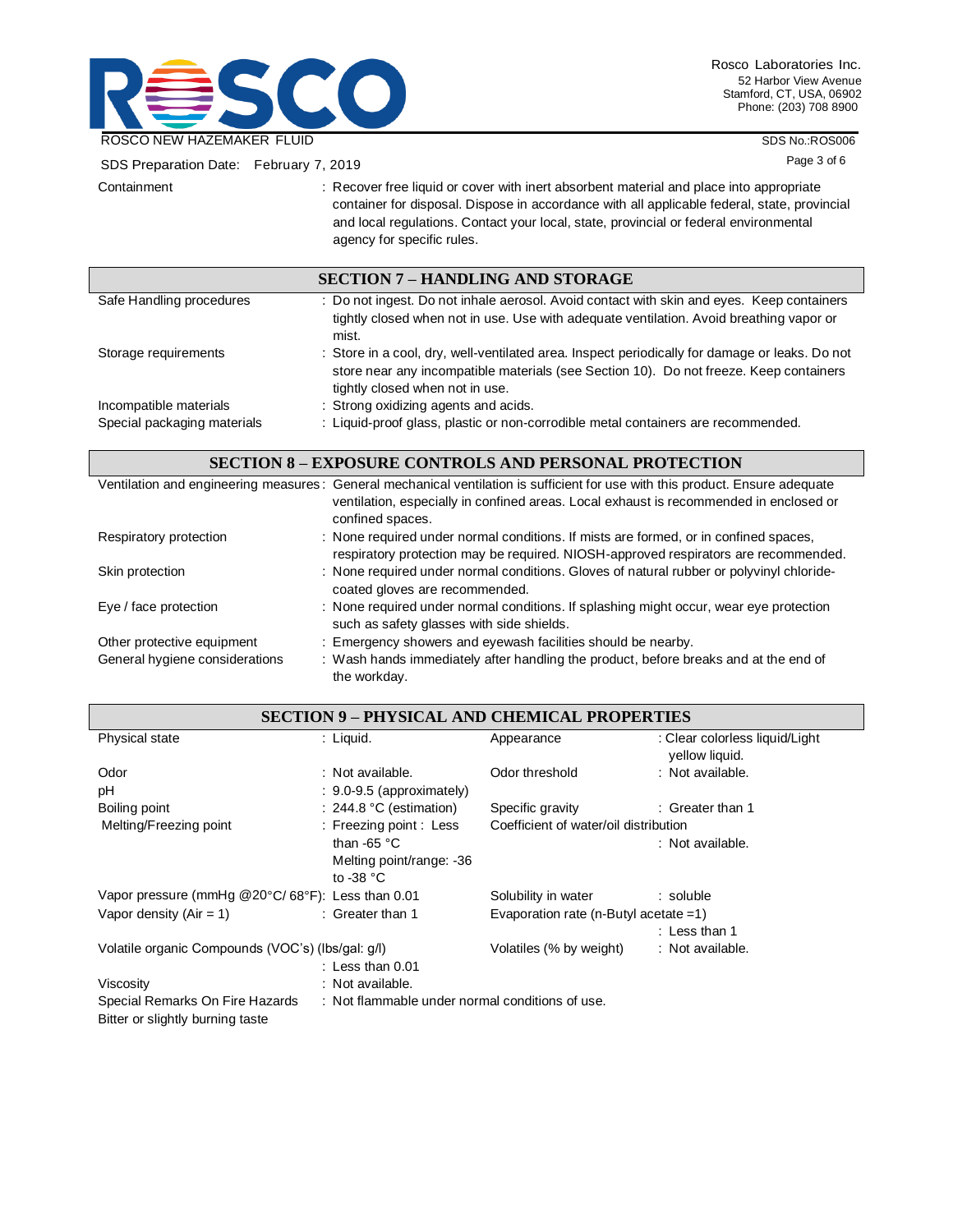

SDS Preparation Date: February 7, 2019

L

SDS No.:ROS006

Page 4 of 6

|                                                                            | <b>SECTION 10 - REACTIVITY AND STABILITY DATA</b>                                   |
|----------------------------------------------------------------------------|-------------------------------------------------------------------------------------|
| Stability and reactivity                                                   | : Stable under normal conditions.                                                   |
| Hazardous polymerization                                                   | : Will not occur.                                                                   |
| Conditions to avoid                                                        | : Combination with strong oxidizers and/or acids may cause explosive decomposition. |
| Materials to Avoid and Incompatibility: Strong oxidizing agents and acids. |                                                                                     |
| Hazardous decomposition products : None.                                   |                                                                                     |

# **SECTION 11 – TOXICOLOGICAL INFORMATION**

|                                             | $LC_{50}(4hr)$                                                                                                               | $LD_{50}$         |                          |  |
|---------------------------------------------|------------------------------------------------------------------------------------------------------------------------------|-------------------|--------------------------|--|
| Ingredients                                 | inh, rat                                                                                                                     | <u>oral</u>       | dermal                   |  |
| Polyethylene glycol 200                     | N/Av                                                                                                                         | 28000 mg/kg (rat) | $>$ 20000 mg/kg (rabbit) |  |
| Deionized water                             | N/Av                                                                                                                         | $>90$ mL/kg (rat) | N/Av                     |  |
| Toxicological data                          | : Low order of toxicity for normal industrial handling.                                                                      |                   |                          |  |
| Carcinogenic status<br>Reproductive effects | : No components are listed as carcinogens by ACGIH, IARC, OSHA or NTP.<br>: Not expected to have other reproductive effects. |                   |                          |  |
| Teratogenicity                              | : Not expected to be a teratogen.                                                                                            |                   |                          |  |
| Mutagenicity                                | : Not expected to be mutagenic in humans.                                                                                    |                   |                          |  |
| Reproductive effects                        | : Not expected to have other reproductive effects.                                                                           |                   |                          |  |
| Irritancy                                   | : Prolonged skin contact may cause skin irritation.                                                                          |                   |                          |  |
| Sensitization to material                   | : Not expected to be a sensitizer.                                                                                           |                   |                          |  |
| Synergistic materials                       | : None reported by the manufacturer.                                                                                         |                   |                          |  |

|  |  | <b>SECTION 12 - ECOLOGICAL INFORMATION</b> |  |
|--|--|--------------------------------------------|--|
|  |  |                                            |  |

| Environmental effects                   | : None known or reported by the manufacturer. However, it is recommended not to allow                                                                                              |
|-----------------------------------------|------------------------------------------------------------------------------------------------------------------------------------------------------------------------------------|
|                                         | the material to enter the environment.                                                                                                                                             |
| Important environmental characteristics |                                                                                                                                                                                    |
|                                         | : None known or reported by the manufacturer.                                                                                                                                      |
| Ecotoxicological                        | : No data is available on the product itself.                                                                                                                                      |
|                                         |                                                                                                                                                                                    |
|                                         | <b>SECTION 13 - DISPOSAL CONSIDERATIONS</b>                                                                                                                                        |
| Handling for Disposal                   | : See Section 7 (Handling and Storage) section for further details.                                                                                                                |
| Methods of Disposal                     | : Contact waste disposal services. Dispose in accordance with all applicable federal,<br>state, provincial and local regulations. Contact your local, state, provincial or federal |

### **SECTION 14 – TRANSPORTATION INFORMATION**

environmental agency for specific rules.

| Regulatory<br>Information               | UN Number | <b>Shipping Name</b> | Class         | Packing<br>Group | Label |
|-----------------------------------------|-----------|----------------------|---------------|------------------|-------|
| <b>TDG</b>                              | None      | Not regulated.       | Not regulated | -None-           |       |
| <b>TDG</b><br>Additional<br>information | None.     |                      |               |                  |       |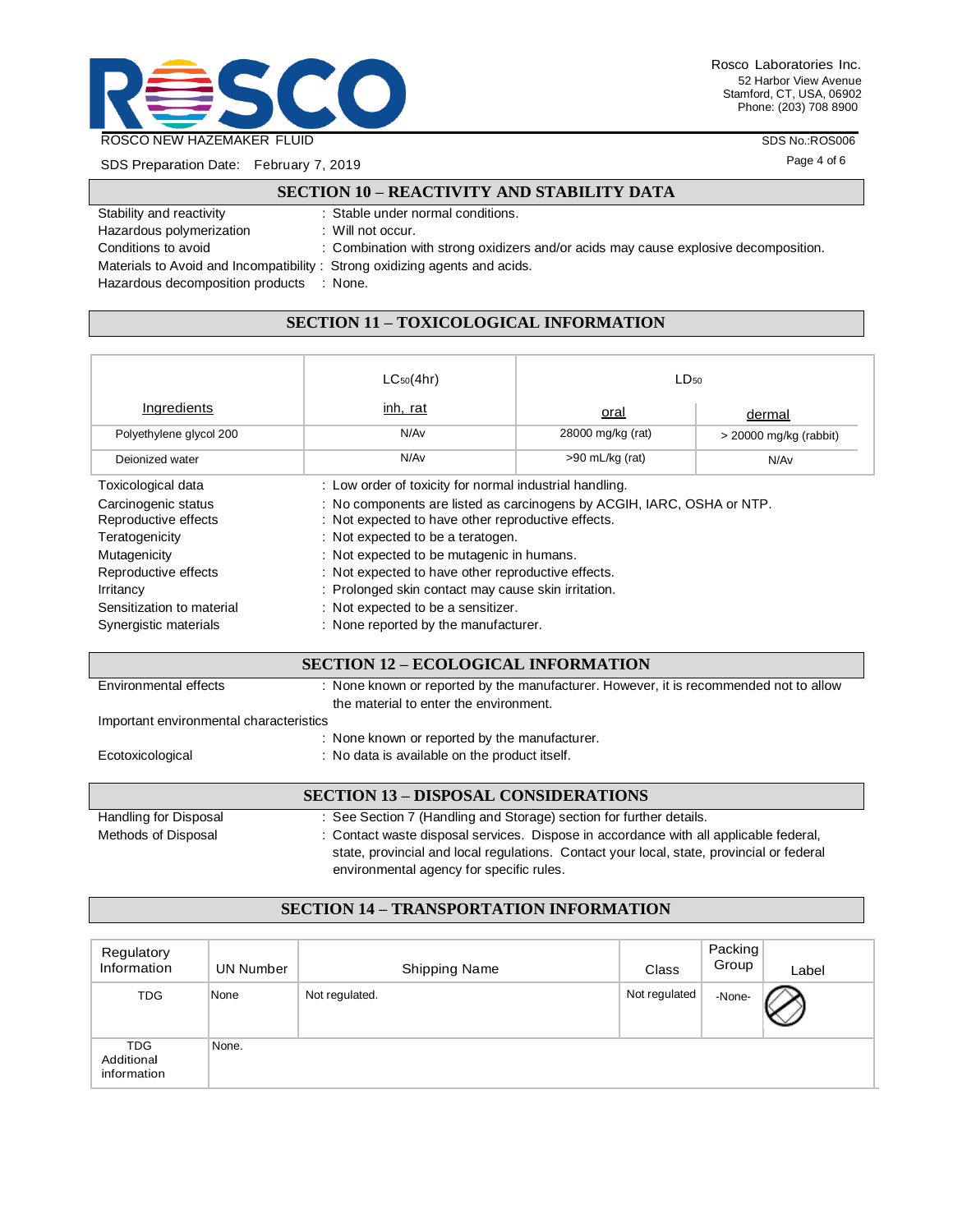

SDS No.:ROS006

### SDS Preparation Date: February 7, 2019

Page 5 of 6

| 49CFR/DOT                                     | None  | Not regulated. | Not regulated<br>-None- |
|-----------------------------------------------|-------|----------------|-------------------------|
| 49CFR/DOT<br>Additional<br>information        | None. |                |                         |
| <b>ICAO/IATA</b>                              | None  | Not regulated. | Not regulated<br>-None- |
| <b>ICAO/IATA</b><br>Additional<br>information | None. |                |                         |
| <b>IMDG</b>                                   | None  | Not regulated. | Not regulated<br>-None- |
| <b>IMDG</b><br>Additional<br>information      | None. |                |                         |

## **SECTION 15 – REGULATORY INFORMATION**

#### US Federal Information:

TSCA: All listed ingredients appear on the Toxic Substances Control Act (TSCA) inventory. SARA Section 313: This material is not subject to SARA notification requirements, since it does not contain any Toxic Chemical Constituents above de minimus concentrations.

#### US State Right to Know Laws:

California Proposition 65: To the best of our knowledge, this product does not contain any chemicals known to the State of California to cause cancer or reproductive harm.

#### Canadian Regulations:

Canadian Environmental Protection Act (CEPA) information: All ingredients listed appear on the Domestic Substances List (DSL).

Canadian WHMIS Classification: Class D2B (Materials Causing Other Toxic Effects, Toxic Material) This product has been classified according to the hazard criteria of the CPR and the SDS contains all of the information required by the CPR.

### **SECTION 16 – OTHER INFORMATION**

| Legend     | : ACGIH: American Conference of Governmental Industrial Hygienists<br>IARC: International Agency for Research on Cancer<br>N/Ap: not applicable<br>N/Av: not available<br>NIOSH: National Institute of Occupational Safety and Health<br>NTP: National Toxicology Program<br>OSHA: Occupational Safety and Health Administration |
|------------|----------------------------------------------------------------------------------------------------------------------------------------------------------------------------------------------------------------------------------------------------------------------------------------------------------------------------------|
| References | : Information obtained from sources including original supplier's Safety Data<br>Sheet, and reference including RTECS and CCOHS Cheminfo.                                                                                                                                                                                        |